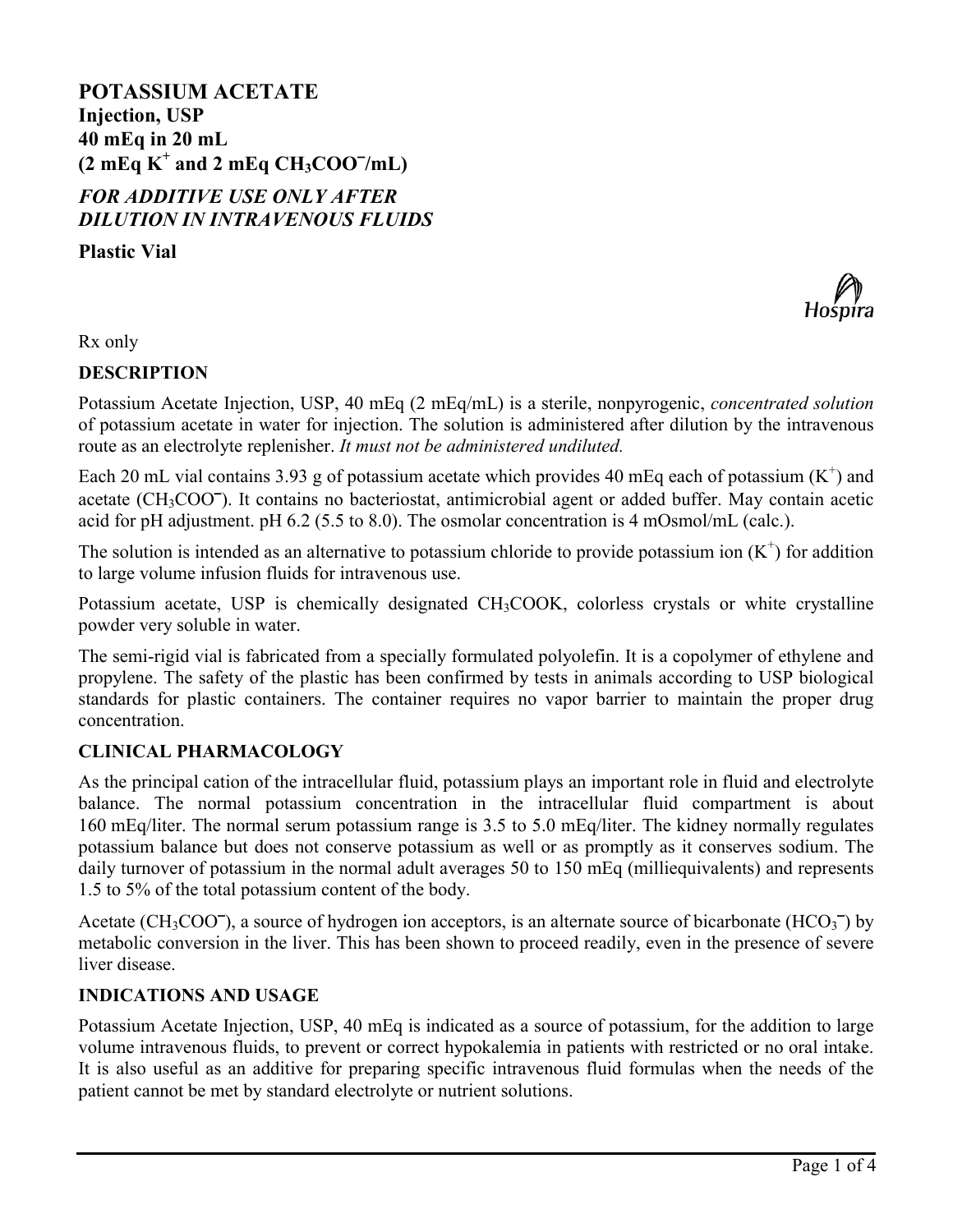# **CONTRAINDICATIONS**

Potassium administration is contraindicated in patients with severe renal insufficiency or adrenal insufficiency and in diseases where high potassium levels may be encountered.

### **WARNINGS**

Potassium Acetate Injection, USP, 40 mEq must be diluted before use.

To avoid potassium intoxication, infuse potassium-containing solutions slowly. Potassium replacement therapy should be monitored whenever possible by continuous or serial electrocardiography (ECG). Serum potassium levels are not necessarily dependable indicators of tissue potassium levels.

Solutions which contain potassium ions should be used with great care, if at all, in patients with hyperkalemia, severe renal failure and in conditions in which potassium retention is present.

In patients with diminished renal function, administration of solutions containing potassium ions may result in potassium retention.

Solutions containing acetate ions should be used with great care in patients with metabolic or respiratory alkalosis. Acetate should be administered with great care in those conditions in which there is an increased level or an impaired utilization of this ion, such as severe hepatic insufficiency.

WARNING: This product contains aluminum that may be toxic. Aluminum may reach toxic levels with prolonged parenteral administration if kidney function is impaired. Premature neonates are particularly at risk because their kidneys are immature, and they require large amounts of calcium and phosphate solutions, which contain aluminum.

Research indicates that patients with impaired kidney function, including premature neonates, who receive parenteral levels of aluminum at greater than 4 to 5 mcg/kg/day accumulate aluminum at levels associated with central nervous system and bone toxicity. Tissue loading may occur at even lower rates of administration.

#### **PRECAUTIONS**

Do not administer unless solution is clear and seal is intact. Discard unused portion.

Potassium replacement therapy should be guided primarily by ECG monitoring and secondarily by the serum potassium level.

High plasma concentrations of potassium may cause death by cardiac depression, arrhythmias or arrest.

Use with caution in the presence of cardiac disease, particularly in digitalized patients or in the presence of renal disease.

Solutions containing acetate ion should be used with caution as excess administration may result in metabolic alkalosis.

#### *Pregnancy*

Animal reproduction studies have not been conducted with potassium acetate. It is also not known whether potassium acetate can cause fetal harm when administered to a pregnant woman or can affect reproduction capacity. Potassium acetate should be given to a pregnant woman only if clearly needed.

**Pediatric Use:** The safety and effectiveness of potassium acetate have been established in pediatric patients.

**Geriatric Use:** An evaluation of current literature revealed no clinical experience identifying differences in response between elderly and younger patients. In general, dose selection for an elderly patient should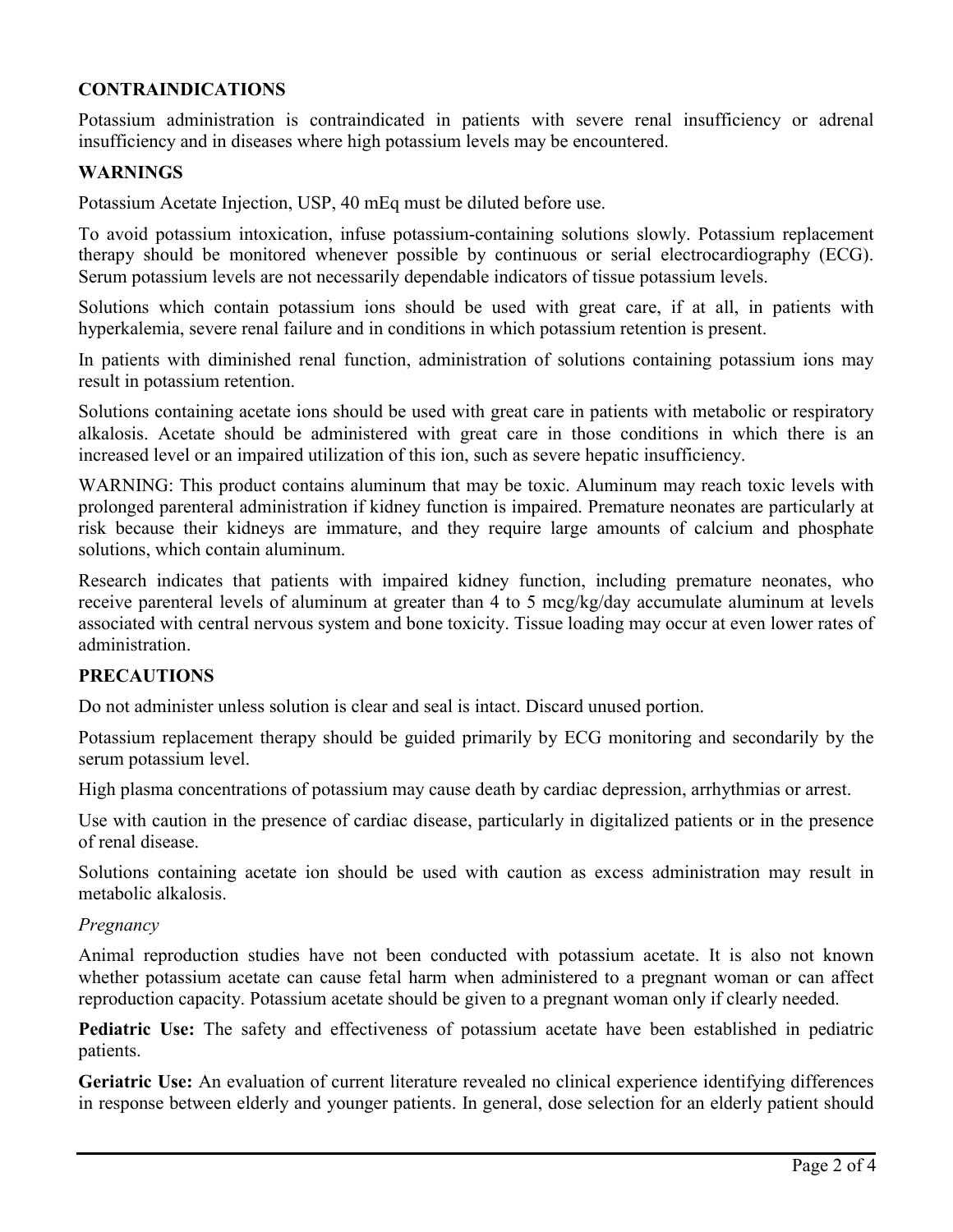be cautious, usually starting at the low end of the dosing range, reflecting the greater frequency of decreased hepatic, renal, or cardiac function, and of concomitant disease or other drug therapy.

Potassium ions are known to be substantially excreted by the kidney, and the risk of toxic reactions may be greater in patients with impaired renal function. Because elderly patients are more likely to have decreased renal function, care should be taken in dose selection, and it may be useful to monitor renal function.

# **ADVERSE REACTIONS**

Adverse reactions involve the possibility of potassium intoxication. The signs and symptoms of potassium intoxication include paresthesias of the extremities, flaccid paralysis, listlessness, mental confusion, weakness and heaviness of the legs, hypotension, cardiac arrhythmias, heart block, electrocardiographic abnormalities such as disappearance of P waves, spreading and slurring of the QRS complex with development of a biphasic curve and cardiac arrest. (See **WARNINGS** and **PRECAUTIONS**.)

# **OVERDOSAGE**

In the event of overdosage, discontinue infusion containing potassium acetate immediately and institute corrective therapy as indicated to reduce elevated serum potassium levels and restore acid-base balance if necessary. (See **WARNINGS**, **PRECAUTIONS**, and **ADVERSE REACTIONS**.)

# **DOSAGE AND ADMINISTRATION**

Potassium Acetate Injection, USP, 40 mEq is administered intravenously *only after dilution in a larger volume of fluid*. The dose and rate of administration are dependent upon the individual needs of the patient. ECG and serum potassium should be monitored as a guide to dosage. Using aseptic technique, all or part of the contents of one or more vials may be added to other intravenous fluids to provide any desired number of milliequivalents (mEq) of potassium  $(K^+)$  with an equal number of milliequivalents of acetate (CH<sub>3</sub>COO<sup>-</sup>).

Maximum infusion rate: The infusion rate should not exceed 1 mEq/kg/hr.

Normal daily requirements:

Newborn: 2-6 mEq/kg/24 hr. Children: 2-3 mEq/kg/24 hr. Adult: 40-80 mEq/24 hr.

Intraosseous infusion can be an alternate route for drug administration when intravenous access is not readily available.

Parenteral drug products should be inspected visually for particulate matter and discoloration prior to administration, whenever solution and container permit. (See **PRECAUTIONS**.)

# **HOW SUPPLIED**

Potassium Acetate Injection, USP is supplied as follows:

| <b>Unit of Sale</b> | <b>Concentration</b>           | Each                     |
|---------------------|--------------------------------|--------------------------|
| NDC 0409-8183-01    | $40 \text{ mEq}/20 \text{ mL}$ | NDC 0409-8183-11         |
| Carton of 25        | $(2 \text{ mEq/mL})$           | Single-Dose Fliptop Vial |

Each container is partially filled to provide air space for complete vacuum withdrawal of the contents into the intravenous container.

Store at 20 to 25ºC (68 to 77ºF). [See USP Controlled Room Temperature.]